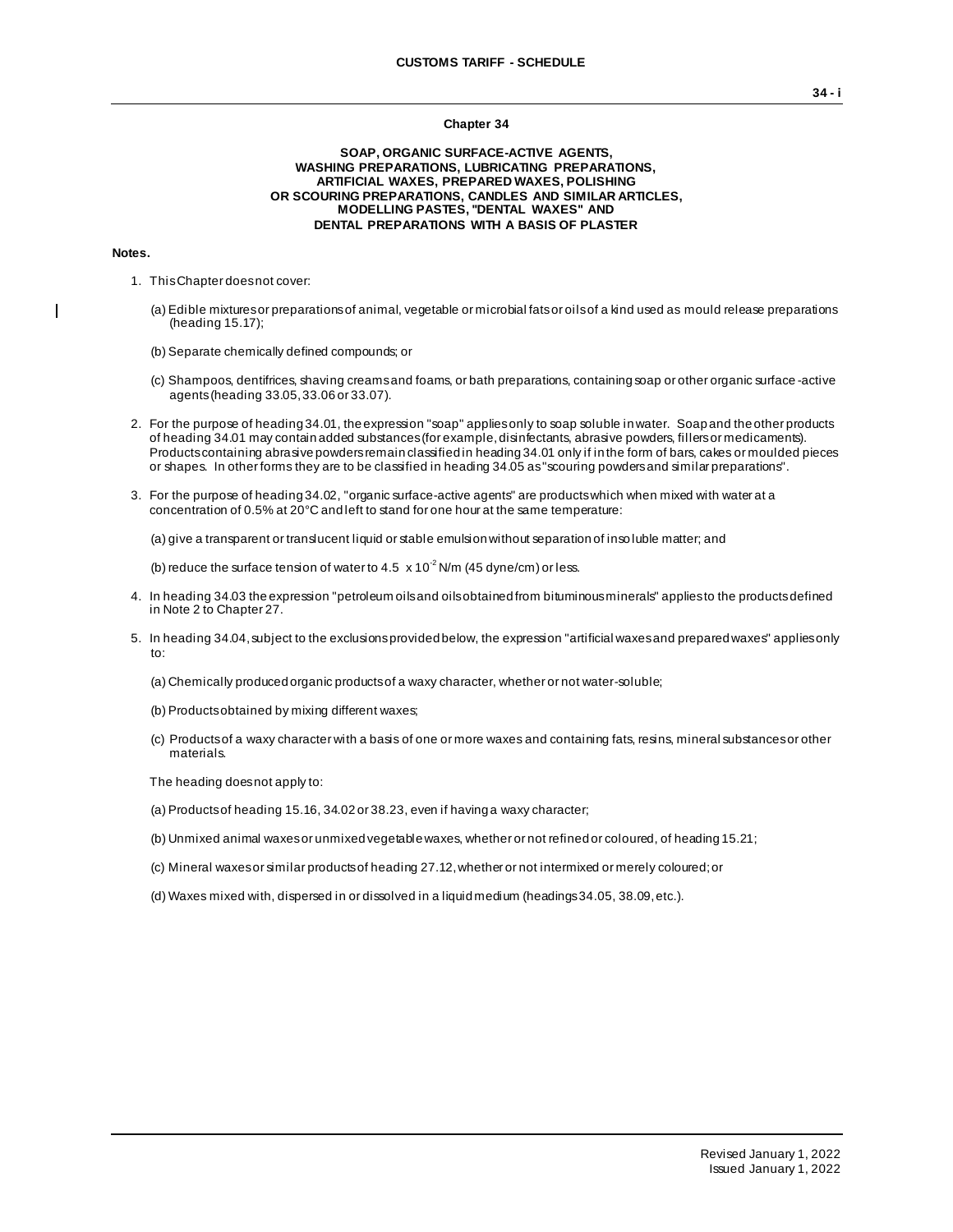| <b>Tariff</b><br>Item     | SS | <b>Description of Goods</b>                                                                                                                                                                                                                                                                                                                                                                                                                                                                                                                                                                                                                                         | Unit of<br>Meas. | <b>MFN</b><br>Tariff | <b>Applicable</b><br><b>Preferential Tariffs</b>                                                                                  |
|---------------------------|----|---------------------------------------------------------------------------------------------------------------------------------------------------------------------------------------------------------------------------------------------------------------------------------------------------------------------------------------------------------------------------------------------------------------------------------------------------------------------------------------------------------------------------------------------------------------------------------------------------------------------------------------------------------------------|------------------|----------------------|-----------------------------------------------------------------------------------------------------------------------------------|
| 34.01                     |    | Soap; organic surface-active products and preparations for use as soap,<br>in the form of bars, cakes, moulded pieces or shapes, whether or not<br>containing soap; organic surface-active products and preparations for<br>washing the skin, in the form of liquid or cream and put up for retail sale,<br>whether or not containing soap; paper, wadding, felt and nonwovens,<br>impregnated, coated or covered with soap or detergent.<br>-Soap and organic surface-active products and preparations, in the form<br>of bars, cakes, moulded pieces or shapes, and paper, wadding, felt and<br>nonwovens, impregnated, coated or covered with soap or detergent: |                  |                      |                                                                                                                                   |
| 3401.11                   |    | --For toilet use (including medicated products)                                                                                                                                                                                                                                                                                                                                                                                                                                                                                                                                                                                                                     |                  |                      |                                                                                                                                   |
|                           |    | 3401.11.10 00 - - - Castile soap                                                                                                                                                                                                                                                                                                                                                                                                                                                                                                                                                                                                                                    | KGM              | Free                 | CCCT, LDCT, GPT, UST,<br>MXT, CIAT, CT, CRT, IT,<br>NT, SLT, PT, COLT, JT,<br>PAT, HNT, KRT, CEUT,<br>UAT, CPTPT, UKT: Free       |
| 3401.11.90 00 - - - Other |    |                                                                                                                                                                                                                                                                                                                                                                                                                                                                                                                                                                                                                                                                     | KGM              | 6.5%                 | CCCT, LDCT, UST,<br>MXT, CIAT, CT, CRT, IT,<br>NT, SLT, PT, COLT, JT,<br>PAT, HNT, KRT, CEUT,<br>UAT, CPTPT, UKT: Free<br>GPT: 3% |
| 3401.19.00                |    | - -Other                                                                                                                                                                                                                                                                                                                                                                                                                                                                                                                                                                                                                                                            |                  | 6.5%                 | CCCT, LDCT, UST,<br>MXT, CIAT, CT, CRT, IT,<br>NT, SLT, PT, COLT, JT,<br>PAT, HNT, KRT, CEUT,<br>UAT, CPTPT, UKT: Free<br>GPT: 3% |
|                           |    | 10 - - - - - Surface active products and preparations, whether or not containing                                                                                                                                                                                                                                                                                                                                                                                                                                                                                                                                                                                    | KGM<br>KGM       |                      |                                                                                                                                   |
| 3401.20                   |    | -Soap in other forms                                                                                                                                                                                                                                                                                                                                                                                                                                                                                                                                                                                                                                                |                  |                      |                                                                                                                                   |
|                           |    | 3401.20.10 00 - - - Laundry soap for washing clothes and other linens                                                                                                                                                                                                                                                                                                                                                                                                                                                                                                                                                                                               | KGM              | 2.5%                 | CCCT, LDCT, GPT, UST,<br>MXT, CIAT, CT, CRT, IT,<br>NT, SLT, PT, COLT, JT,<br>PAT, HNT, KRT, CEUT,<br>UAT, CPTPT, UKT: Free       |
|                           |    | 3401.20.20 00 - - -Soap pellets containing sodium soaps of fatty acids and glycerol, for use in<br>the manufacture of bar soaps                                                                                                                                                                                                                                                                                                                                                                                                                                                                                                                                     | KGM              | Free                 | CCCT, LDCT, GPT, UST,<br>MXT, CIAT, CT, CRT, IT,<br>NT, SLT, PT, COLT, JT,<br>PAT, HNT, KRT, CEUT,<br>UAT, CPTPT, UKT: Free       |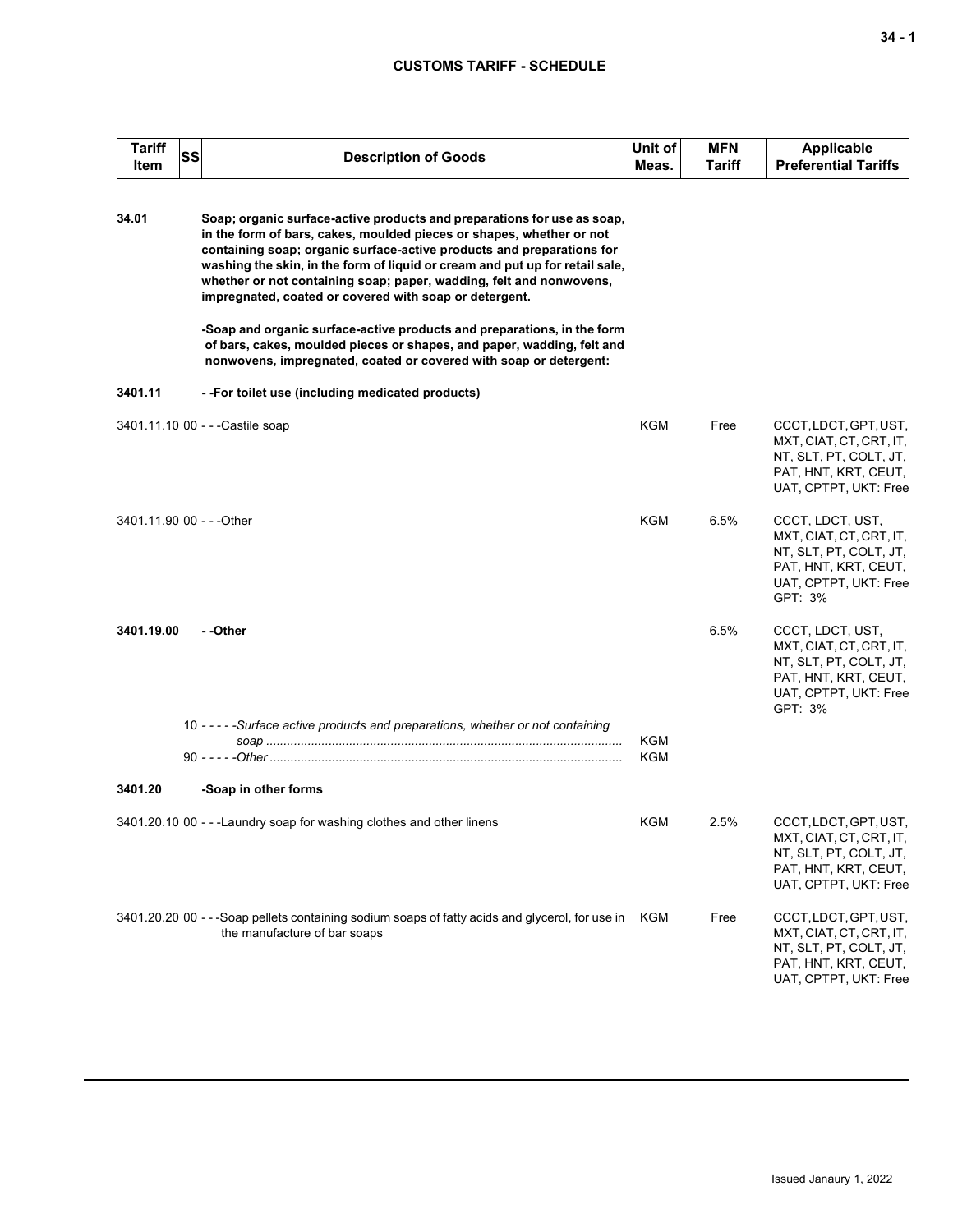| Tariff<br><b>Item</b> | <b>SS</b> | <b>Description of Goods</b>                                                                                                                                                                                                                                                                                                                                             | Unit of<br>Meas.         | <b>MFN</b><br><b>Tariff</b> | Applicable<br><b>Preferential Tariffs</b>                                                                                                                      |
|-----------------------|-----------|-------------------------------------------------------------------------------------------------------------------------------------------------------------------------------------------------------------------------------------------------------------------------------------------------------------------------------------------------------------------------|--------------------------|-----------------------------|----------------------------------------------------------------------------------------------------------------------------------------------------------------|
|                       |           | 3401.20.30 00 - - - Dry soap for use as a lubricant in wire drawing in the manufacture of<br>pneumatic tires                                                                                                                                                                                                                                                            | <b>KGM</b>               | Free                        | CCCT, LDCT, GPT, UST,<br>MXT, CIAT, CT, CRT, IT,<br>NT, SLT, PT, COLT, JT,<br>PAT, HNT, KRT, CEUT,<br>UAT, CPTPT, UKT: Free                                    |
| 3401.20.90            |           | $- -$ Other                                                                                                                                                                                                                                                                                                                                                             |                          | 6.5%                        | CCCT, LDCT, UST,<br>MXT, CIAT, CT, CRT, IT,<br>NT, SLT, PT, COLT, JT,<br>PAT, HNT, KRT, CEUT,<br>UAT, CPTPT, UKT: Free<br>GPT: 3%                              |
|                       |           |                                                                                                                                                                                                                                                                                                                                                                         | <b>KGM</b><br><b>KGM</b> |                             |                                                                                                                                                                |
|                       |           | 3401.30.00 00 -Organic suface-active products and preparations for washing the skin,<br>in the form of liquid or cream and put up for retail sale, whether or not<br>containing soap                                                                                                                                                                                    | KGM                      | 6.5%                        | CCCT. LDCT. UST.<br>MXT, CIAT, CT, CRT, IT,<br>NT, SLT, PT, COLT, JT,<br>PAT, HNT, KRT, CEUT,<br>UAT, CPTPT, UKT: Free<br><b>AUT: 4%</b><br>NZT: 4%<br>GPT: 3% |
| 34.02                 |           | Organic surface-active agents (other than soap); surface-active<br>preparations, washing preparations (including auxiliary washing<br>$\mathbf{a}$ , and a set of the set of the set of the set of the set of the set of the set of the set of the set of the set of the set of the set of the set of the set of the set of the set of the set of the set of the set of |                          |                             |                                                                                                                                                                |

**preparations) and cleaning preparations, whether or not containing soap, other than those of heading 34.01.**

 $\mathbf I$ - II - II - II - II

П

H

H П  $\blacksquare$  $\blacksquare$  $\mathbf{I}$ 

П

 $\mathbf{I}$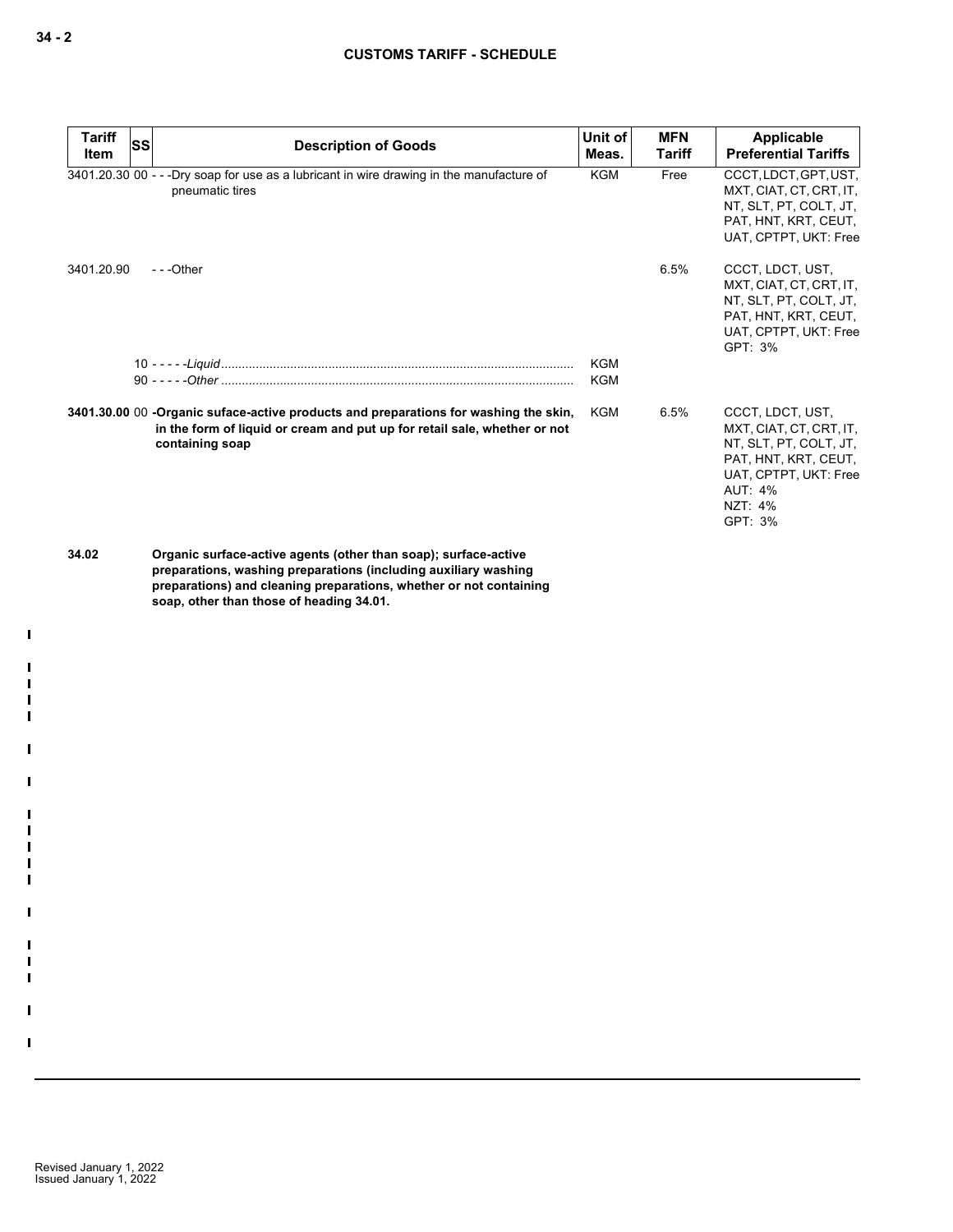|                            | <b>Tariff</b><br>Item     | <b>SS</b> | <b>Description of Goods</b>                                                                                                                              | Unit of<br>Meas.  | <b>MFN</b><br><b>Tariff</b> | <b>Applicable</b><br><b>Preferential Tariffs</b>                                                                                                               |
|----------------------------|---------------------------|-----------|----------------------------------------------------------------------------------------------------------------------------------------------------------|-------------------|-----------------------------|----------------------------------------------------------------------------------------------------------------------------------------------------------------|
| L<br>П<br>П<br>П           |                           |           |                                                                                                                                                          |                   |                             |                                                                                                                                                                |
| L                          |                           |           |                                                                                                                                                          |                   |                             |                                                                                                                                                                |
| Ш<br>П<br>П<br>П<br>П<br>П |                           |           |                                                                                                                                                          |                   |                             |                                                                                                                                                                |
| П                          |                           |           | -Anionic organic surface-active agents, whether or not put up for retail<br>sale:                                                                        |                   |                             |                                                                                                                                                                |
| П                          | 3402.31                   |           | - - Linear alkylbenzene sulphonic acids and their salts                                                                                                  |                   |                             |                                                                                                                                                                |
| П                          |                           |           | 3402.31.10 00 - - -Sodium alkylbenzene sulphonates for use in the manufacture of slow<br>dissolving inside toilet tank solids of heading 34.02 or 38.08  | <b>KGM</b>        | Free                        | CCCT, LDCT, GPT, UST,<br>MXT, CIAT, CT, CRT, IT,<br>NT, SLT, PT, COLT, JT,<br>PAT, HNT, KRT, CEUT,<br>UAT, CPTPT, UKT: Free                                    |
| П                          | 3402.31.90 00 - - - Other |           |                                                                                                                                                          | <b>KGM</b>        | 6.5%                        | CCCT, LDCT, UST,<br>MXT, CIAT, CT, CRT, IT,<br>NT, SLT, PT, COLT, JT,<br>PAT, HNT, KRT, CEUT,<br>UAT, CPTPT, UKT: Free<br><b>AUT: 4%</b><br>NZT: 4%<br>GPT: 3% |
| П                          | 3402.39                   |           | --Other                                                                                                                                                  |                   |                             |                                                                                                                                                                |
| $\blacksquare$             |                           |           | 3402.39.10 00 - - - Sodium alkylbenzene sulphonates for use in the manufacture of slow<br>dissolving inside toilet tank solids of heading 34.02 or 38.08 | <b>KGM</b>        | Free                        | CCCT, LDCT, GPT, UST,<br>MXT, CIAT, CT, CRT, IT,<br>NT, SLT, PT, COLT, JT,<br>PAT, HNT, KRT, CEUT,<br>UAT, CPTPT, UKT: Free                                    |
| П                          | 3402.39.90                |           | ---Other                                                                                                                                                 |                   | 6.5%                        | CCCT, LDCT, UST,<br>MXT, CIAT, CT, CRT, IT,<br>NT, SLT, PT, COLT, JT,<br>PAT, HNT, KRT, CEUT,<br>UAT, CPTPT, UKT: Free<br><b>AUT: 4%</b><br>NZT: 4%<br>GPT: 3% |
|                            |                           |           |                                                                                                                                                          | KGM<br>KGM<br>KGM |                             |                                                                                                                                                                |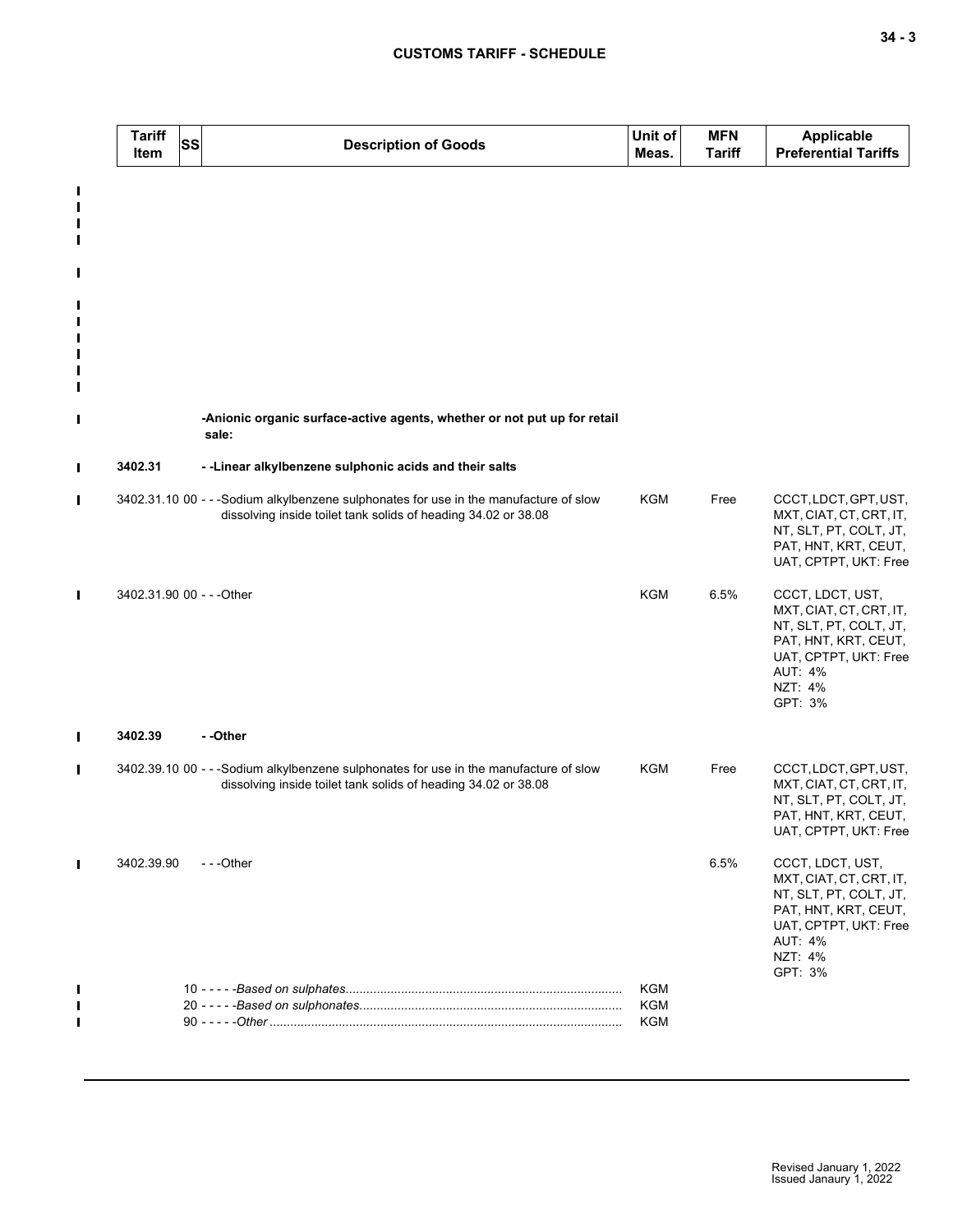|                               | <b>Tariff</b><br><b>SS</b><br>Item | <b>Description of Goods</b>                                                                                                                      | Unit of<br>Meas.  | <b>MFN</b><br>Tariff | Applicable<br><b>Preferential Tariffs</b>                                                                                                                      |
|-------------------------------|------------------------------------|--------------------------------------------------------------------------------------------------------------------------------------------------|-------------------|----------------------|----------------------------------------------------------------------------------------------------------------------------------------------------------------|
| П                             |                                    | -Other organic surface-active agents, whether or not put up for retail<br>sale:                                                                  |                   |                      |                                                                                                                                                                |
| $\blacksquare$                | 3402.41.00 00 - - Cationic         |                                                                                                                                                  | <b>KGM</b>        | 6.5%                 | CCCT, LDCT, UST,<br>MXT, CIAT, CT, CRT, IT,<br>NT, SLT, PT, COLT, JT,<br>PAT, HNT, KRT, CEUT,<br>UAT, CPTPT, UKT: Free<br><b>AUT: 4%</b><br>NZT: 4%<br>GPT: 3% |
| П                             | 3402.42                            | - -Non-ionic                                                                                                                                     |                   |                      |                                                                                                                                                                |
| $\blacksquare$                |                                    | 3402.42.10 00 - - -Polyether polyols, with a hydroxyl number of 265 or more, for use in the<br>manufacture of polyurethane moulding compositions | <b>KGM</b>        | Free                 | CCCT, LDCT, GPT, UST,<br>MXT, CIAT, CT, CRT, IT,<br>NT, SLT, PT, COLT, JT,<br>PAT, HNT, KRT, CEUT,<br>UAT, CPTPT, UKT: Free                                    |
| П                             | 3402.42.90                         | $-$ - -Other                                                                                                                                     |                   | 6.5%                 | CCCT, LDCT, UST,<br>MXT, CIAT, CT, CRT, IT,<br>NT, SLT, PT, COLT, JT,<br>PAT, HNT, KRT, CEUT,<br>UAT, CPTPT, UKT: Free<br><b>AUT: 4%</b><br>NZT: 4%<br>GPT: 3% |
| П                             |                                    | -----Based on ethoxylated alcohols:                                                                                                              | KGM               |                      |                                                                                                                                                                |
| $\mathbf I$                   |                                    |                                                                                                                                                  | KGM               |                      |                                                                                                                                                                |
| I                             |                                    |                                                                                                                                                  | KGM               |                      |                                                                                                                                                                |
| $\mathbf I$<br>$\blacksquare$ |                                    |                                                                                                                                                  | <b>KGM</b><br>KGM |                      |                                                                                                                                                                |
| П                             | 3402.49.00 00 - - Other            |                                                                                                                                                  | KGM               | 6.5%                 | CCCT, LDCT, UST,<br>MXT, CIAT, CT, CRT, IT,<br>NT, SLT, PT, COLT, JT,<br>PAT, HNT, KRT, CEUT,<br>UAT, CPTPT, UKT: Free<br><b>AUT: 4%</b><br>NZT: 4%<br>GPT: 3% |
| I                             | 3402.50                            | -Preparations put up for retail sale                                                                                                             |                   |                      |                                                                                                                                                                |
| $\blacksquare$                |                                    | 3402.50.10 00 - - - Automatic dishwasher detergents                                                                                              | <b>KGM</b>        | 6.5%                 | CCCT, LDCT, UST,<br>MXT, CIAT, CT, CRT, IT,<br>NT, SLT, PT, COLT, JT,<br>PAT, HNT, KRT, CEUT,<br>UAT, CPTPT, UKT: Free<br>GPT: 3%                              |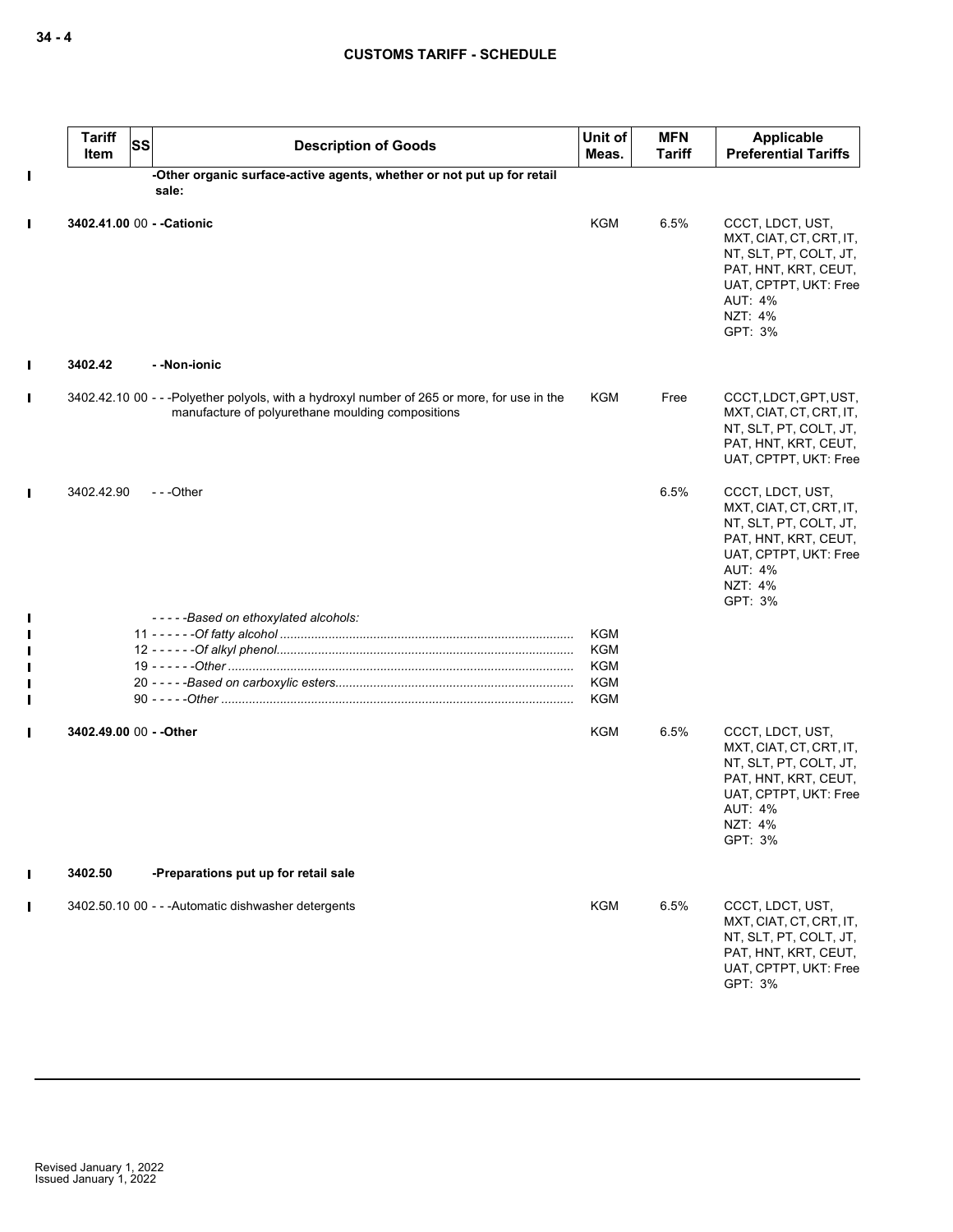| <b>Tariff</b>               | SS | <b>Description of Goods</b>                                                                                                                                                                                                                                                                                                                                                                                                                                                                     | Unit of           | <b>MFN</b> | <b>Applicable</b>                                                                                                                                              |
|-----------------------------|----|-------------------------------------------------------------------------------------------------------------------------------------------------------------------------------------------------------------------------------------------------------------------------------------------------------------------------------------------------------------------------------------------------------------------------------------------------------------------------------------------------|-------------------|------------|----------------------------------------------------------------------------------------------------------------------------------------------------------------|
| Item                        |    |                                                                                                                                                                                                                                                                                                                                                                                                                                                                                                 | Meas.             | Tariff     | <b>Preferential Tariffs</b>                                                                                                                                    |
| 3402.50.90                  |    | ---Other                                                                                                                                                                                                                                                                                                                                                                                                                                                                                        |                   | 6.5%       | CCCT, LDCT, UST,<br>MXT, CIAT, CT, CRT, IT,<br>NT, SLT, PT, COLT, JT,<br>PAT, HNT, KRT, CEUT,<br>UAT, CPTPT, UKT: Free<br><b>AUT: 4%</b><br>NZT: 4%<br>GPT: 3% |
|                             |    | $--$ - - - Detergents:                                                                                                                                                                                                                                                                                                                                                                                                                                                                          | KGM               |            |                                                                                                                                                                |
|                             |    | 12 - - - - - - Dishwashing, other than automatic dishwasher detergents                                                                                                                                                                                                                                                                                                                                                                                                                          | <b>KGM</b>        |            |                                                                                                                                                                |
|                             |    |                                                                                                                                                                                                                                                                                                                                                                                                                                                                                                 | KGM               |            |                                                                                                                                                                |
|                             |    |                                                                                                                                                                                                                                                                                                                                                                                                                                                                                                 | KGM               |            |                                                                                                                                                                |
|                             |    |                                                                                                                                                                                                                                                                                                                                                                                                                                                                                                 | KGM               |            |                                                                                                                                                                |
|                             |    |                                                                                                                                                                                                                                                                                                                                                                                                                                                                                                 | <b>KGM</b>        |            |                                                                                                                                                                |
|                             |    |                                                                                                                                                                                                                                                                                                                                                                                                                                                                                                 | KGM<br><b>KGM</b> |            |                                                                                                                                                                |
| 3402.90                     |    | -Other                                                                                                                                                                                                                                                                                                                                                                                                                                                                                          |                   |            |                                                                                                                                                                |
|                             |    | 3402.90.10 00 - - -Chemical antioxidants, hardeners, inhibitors, restrainers, sensitizers and<br>stabilizers for use in the manufacture of photographic emulsions;<br>To be employed in removing salts or water from crude petroleum oils;<br>To be employed as drilling mud or additives therefor in drilling for minerals,<br>natural gas, oil or water                                                                                                                                       | KGM               | Free       | CCCT, LDCT, GPT, UST,<br>MXT, CIAT, CT, CRT, IT,<br>NT, SLT, PT, COLT, JT,<br>PAT, HNT, KRT, CEUT,<br>UAT, CPTPT, UKT: Free                                    |
|                             |    | $- -$ Other:                                                                                                                                                                                                                                                                                                                                                                                                                                                                                    |                   |            |                                                                                                                                                                |
|                             |    | 3402.90.91 00 - - - - For use in Canadian manufactures                                                                                                                                                                                                                                                                                                                                                                                                                                          | <b>KGM</b>        | Free       | AUT, NZT, CCCT, LDCT,<br>GPT, UST, MXT, CIAT,<br>CT, CRT, IT, NT, SLT, PT,<br>COLT, JT, PAT, HNT,<br>KRT, CEUT, UAT,<br>CPTPT, UKT: Free                       |
| 3402.90.99 00 - - - - Other |    |                                                                                                                                                                                                                                                                                                                                                                                                                                                                                                 | <b>KGM</b>        | 6.5%       | CCCT, LDCT, UST,<br>MXT, CIAT, CT, CRT, IT,<br>NT, SLT, PT, COLT, JT,<br>PAT, HNT, KRT, CEUT,<br>UAT, CPTPT, UKT: Free<br>AUT: 4%<br>NZT: 4%<br>GPT: 3%        |
| 34.03                       |    | Lubricating preparations (including cutting-oil preparations, bolt or nut<br>release preparations, anti-rust or anti-corrosion preparations and mould<br>release preparations, based on lubricants) and preparations of a kind<br>used for the oil or grease treatment of textile materials, leather, furskins<br>or other materials, but excluding preparations containing, as basic<br>constituents, 70% or more by weight of petroleum oils or of oils<br>obtained from bituminous minerals. |                   |            |                                                                                                                                                                |
|                             |    | -Containing petroleum oils or oils obtained from bituminous minerals:                                                                                                                                                                                                                                                                                                                                                                                                                           |                   |            |                                                                                                                                                                |
|                             |    |                                                                                                                                                                                                                                                                                                                                                                                                                                                                                                 |                   |            |                                                                                                                                                                |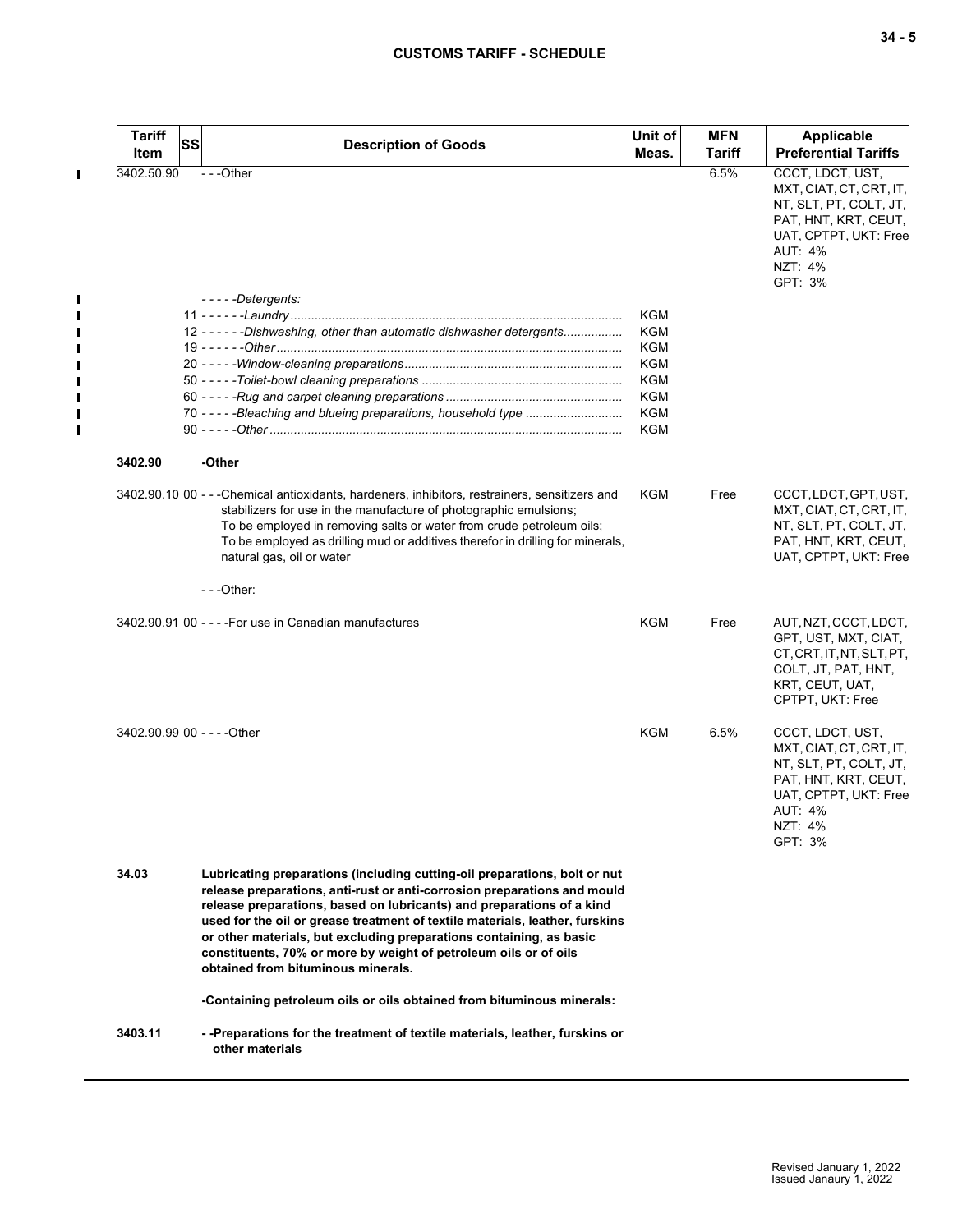| <b>Tariff</b>             | SS<br><b>Description of Goods</b>                                                                                                | Unit of           | <b>MFN</b>    | Applicable                                                                                                                        |
|---------------------------|----------------------------------------------------------------------------------------------------------------------------------|-------------------|---------------|-----------------------------------------------------------------------------------------------------------------------------------|
| Item                      |                                                                                                                                  | Meas.             | <b>Tariff</b> | <b>Preferential Tariffs</b>                                                                                                       |
|                           | 3403.11.10 00 - - - Lubricating oil preparations based in part on petroleum                                                      | <b>LTR</b>        | 6.5%          | CCCT, LDCT, UST,<br>MXT, CIAT, CT, CRT, IT,<br>NT, SLT, PT, COLT, JT,<br>PAT, HNT, KRT, CEUT,<br>UAT, CPTPT, UKT: Free<br>GPT: 3% |
| 3403.11.90 00 - - - Other |                                                                                                                                  | <b>LTR</b>        | 6%            | CCCT, LDCT, UST,<br>MXT, CIAT, CT, CRT, IT,<br>NT, SLT, PT, COLT, JT,<br>PAT, HNT, KRT, CEUT,<br>UAT, CPTPT, UKT: Free<br>GPT: 3% |
| 3403.19                   | - -Other                                                                                                                         |                   |               |                                                                                                                                   |
|                           | ---Lubricating oil preparations based in part on petroleum:                                                                      |                   |               |                                                                                                                                   |
|                           | 3403.19.11 00 - - - - For use in Canadian manufactures;<br>Other oil-based lubricating preparations for wet drawing of tire wire | <b>LTR</b>        | Free          | CCCT, LDCT, GPT, UST,<br>MXT, CIAT, CT, CRT, IT,<br>NT, SLT, PT, COLT, JT,<br>PAT, HNT, KRT, CEUT,<br>UAT, CPTPT, UKT: Free       |
| 3403.19.19                | $- - -$ Other                                                                                                                    |                   | 6.5%          | CCCT, LDCT, UST,<br>MXT, CIAT, CT, CRT, IT,<br>NT, SLT, PT, COLT, JT,<br>PAT, HNT, KRT, CEUT,<br>UAT, CPTPT, UKT: Free<br>GPT: 3% |
|                           |                                                                                                                                  | <b>LTR</b>        |               |                                                                                                                                   |
|                           |                                                                                                                                  | <b>LTR</b>        |               |                                                                                                                                   |
|                           | $--$ Other:                                                                                                                      |                   |               |                                                                                                                                   |
| 3403.19.91                | ----For use in Canadian manufactures                                                                                             |                   | Free          | CCCT, LDCT, GPT, UST,<br>MXT, CIAT, CT, CRT, IT,<br>NT, SLT, PT, COLT, JT,<br>PAT, HNT, KRT, CEUT,<br>UAT, CPTPT, UKT: Free       |
|                           |                                                                                                                                  | <b>LTR</b>        |               |                                                                                                                                   |
| 3403.19.99                | $- - -$ Other                                                                                                                    |                   | 6.5%          | CCCT, LDCT, UST,<br>MXT, CIAT, CT, CRT, IT,<br>NT, SLT, PT, COLT, JT,<br>PAT, HNT, KRT, CEUT,<br>UAT, CPTPT, UKT: Free<br>GPT: 3% |
|                           |                                                                                                                                  | LTR<br><b>LTR</b> |               |                                                                                                                                   |
|                           | -Other:                                                                                                                          |                   |               |                                                                                                                                   |
| 3403.91                   | --Preparations for the treatment of textile materials, leather, furskins or<br>other materials                                   |                   |               |                                                                                                                                   |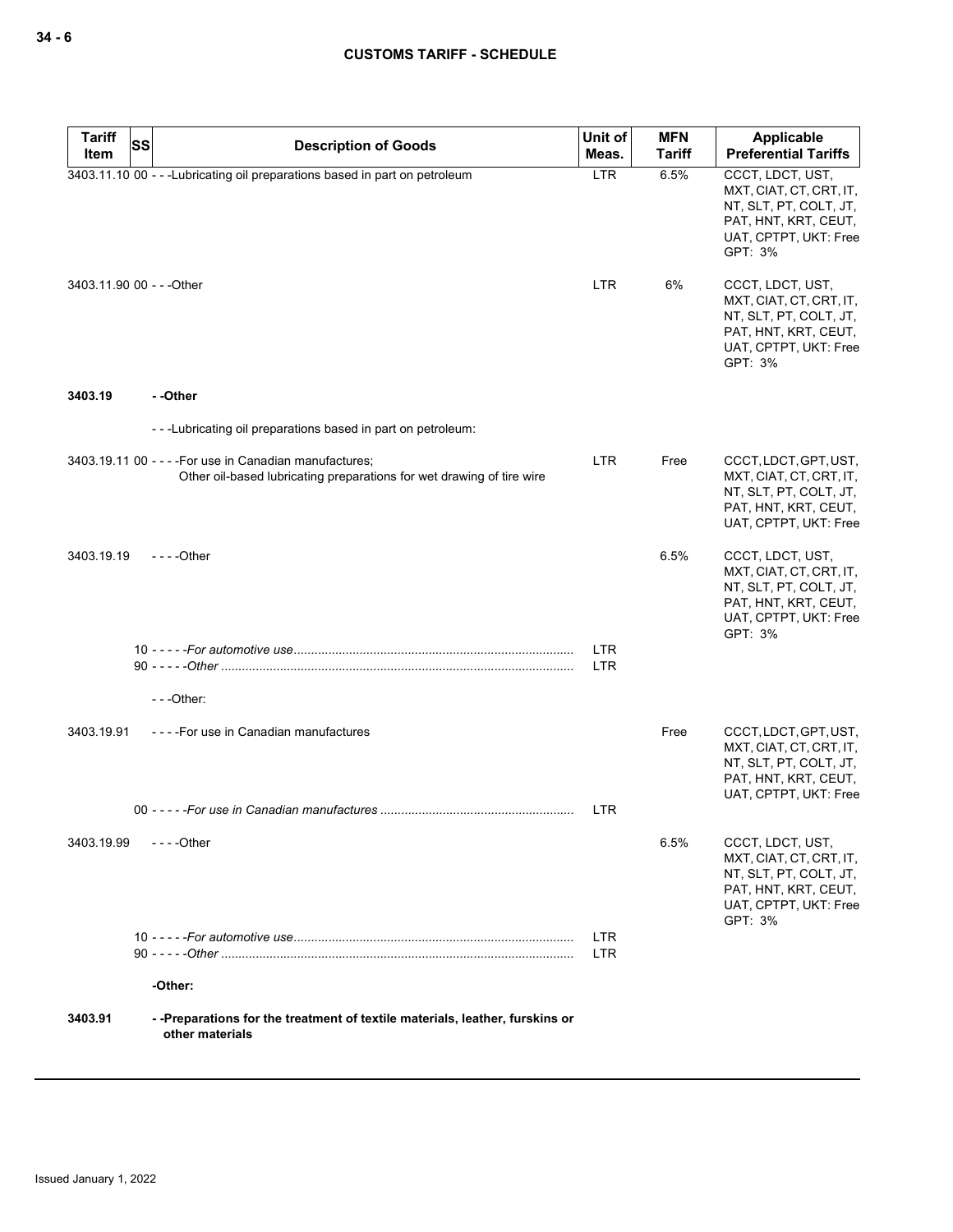| v<br>۰. |  |  |
|---------|--|--|
|---------|--|--|

| <b>Tariff</b><br>Item     | SS | <b>Description of Goods</b>                                                                                                                    | Unit of<br>Meas. | <b>MFN</b><br>Tariff | <b>Applicable</b><br><b>Preferential Tariffs</b>                                                                                  |
|---------------------------|----|------------------------------------------------------------------------------------------------------------------------------------------------|------------------|----------------------|-----------------------------------------------------------------------------------------------------------------------------------|
|                           |    | 3403.91.10 00 - - - For use in stuffing or dressing leather or furskins                                                                        | <b>LTR</b>       | Free                 | CCCT, LDCT, GPT, UST,<br>MXT, CIAT, CT, CRT, IT,<br>NT, SLT, PT, COLT, JT,<br>PAT, HNT, KRT, CEUT,<br>UAT, CPTPT, UKT: Free       |
| 3403.91.90 00 - - - Other |    |                                                                                                                                                | <b>LTR</b>       | 6%                   | CCCT, LDCT, UST,<br>MXT, CIAT, CT, CRT, IT,<br>NT, SLT, PT, COLT, JT,<br>PAT, HNT, KRT, CEUT,<br>UAT, CPTPT, UKT: Free<br>GPT: 3% |
| 3403.99                   |    | - -Other                                                                                                                                       |                  |                      |                                                                                                                                   |
|                           |    | 3403.99.10 00 - - - For use in Canadian manufactures                                                                                           | <b>LTR</b>       | Free                 | CCCT, LDCT, GPT, UST,<br>MXT, CIAT, CT, CRT, IT,<br>NT, SLT, PT, COLT, JT,<br>PAT, HNT, KRT, CEUT,<br>UAT, CPTPT, UKT: Free       |
| 3403.99.90                |    | $- -$ Other                                                                                                                                    |                  | 6.5%                 | CCCT, LDCT, UST,<br>MXT, CIAT, CT, CRT, IT,<br>NT, SLT, PT, COLT, JT,<br>PAT, HNT, KRT, CEUT,<br>UAT, CPTPT, UKT: Free<br>GPT: 3% |
|                           |    |                                                                                                                                                | <b>LTR</b>       |                      |                                                                                                                                   |
|                           |    |                                                                                                                                                | <b>LTR</b>       |                      |                                                                                                                                   |
| 34.04                     |    | Artificial waxes and prepared waxes.                                                                                                           |                  |                      |                                                                                                                                   |
| 3404.20                   |    | -Of poly(oxyethylene) (polyethylene glycol)                                                                                                    |                  |                      |                                                                                                                                   |
|                           |    | 3404.20.10 00 - - - Artificial waxes, for use in the manufacture of acrylonitrile-butadiene-<br>styrene (ABS) copolymers of subheading 3903.30 | <b>KGM</b>       | Free                 | CCCT, LDCT, GPT, UST,<br>MXT, CIAT, CT, CRT, IT,<br>NT, SLT, PT, COLT, JT,<br>PAT, HNT, KRT, CEUT,<br>UAT, CPTPT, UKT: Free       |
| 3404.20.90 00 - - - Other |    |                                                                                                                                                | KGM              | 6.5%                 | CCCT, LDCT, UST,<br>MXT, CIAT, CT, CRT, IT,<br>NT, SLT, PT, COLT, JT,<br>PAT, HNT, KRT, CEUT,<br>UAT, CPTPT, UKT: Free<br>GPT: 3% |

**3404.90 -Other**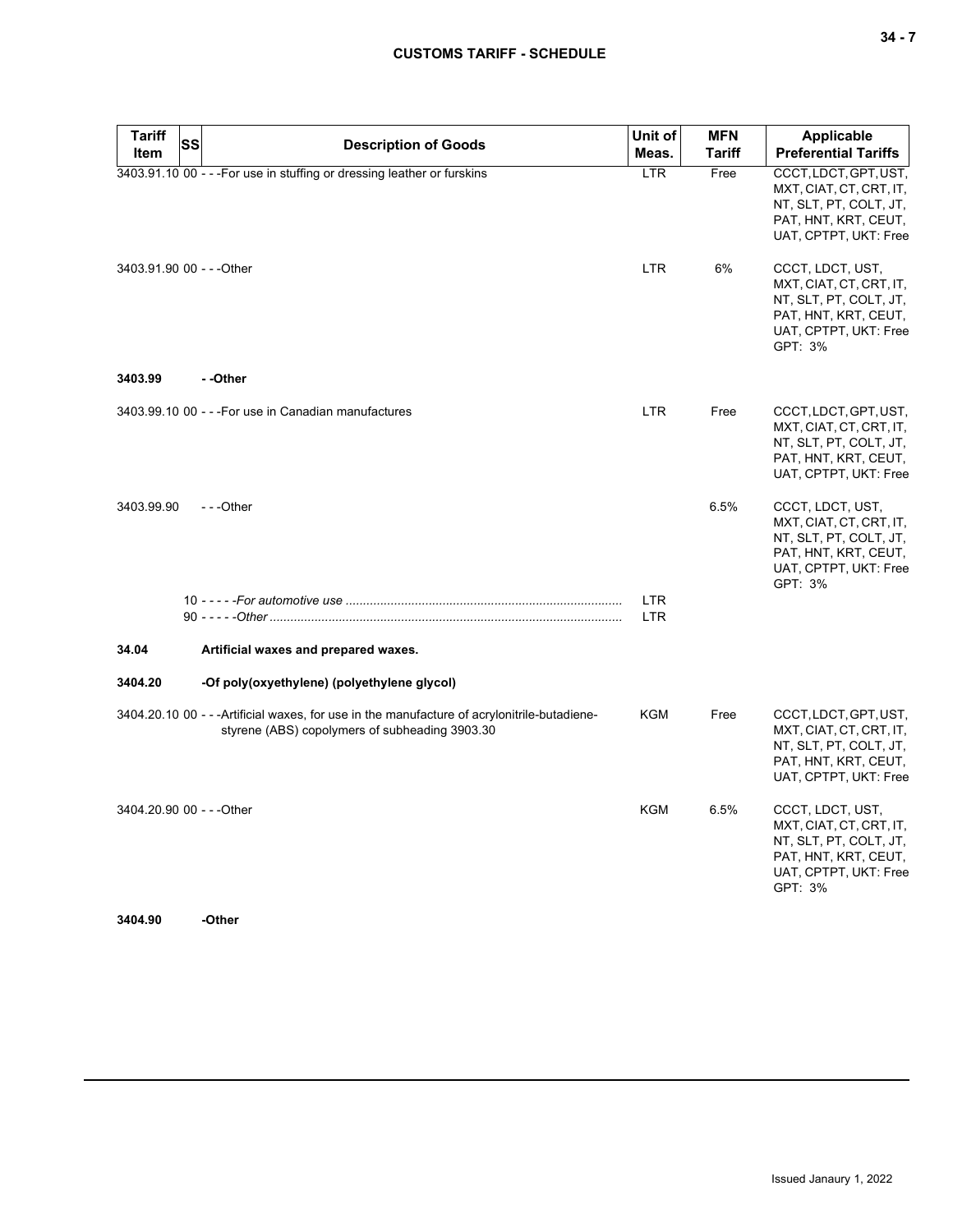| <b>Tariff</b><br>SS<br>Item | <b>Description of Goods</b>                                                                                                                                                                                                                                                                                                                                                                                                                                                                                                                                                                                          | Unit of<br>Meas. | <b>MFN</b><br><b>Tariff</b> | <b>Applicable</b><br><b>Preferential Tariffs</b>                                                                                  |
|-----------------------------|----------------------------------------------------------------------------------------------------------------------------------------------------------------------------------------------------------------------------------------------------------------------------------------------------------------------------------------------------------------------------------------------------------------------------------------------------------------------------------------------------------------------------------------------------------------------------------------------------------------------|------------------|-----------------------------|-----------------------------------------------------------------------------------------------------------------------------------|
|                             | 3404.90.10 00 - - - Chemically modified polyethylene glycol wax for use in the manufacture of<br>tackifier dispersions;<br>Diamides, produced by the reaction of ethylenediamine with fatty acids of<br>heading 38.23, for use in the manufacture of moulded articles of wood pulp<br>composition; Of polyethylene having a number-average molecular weight<br>not exceeding 4,000; Rheological additives composed of fatty esters and<br>fatty amides, derived from hydrogenated castor oil;<br>Wax composed of fatty acid alkyl ketene dimer for use in the manufacture<br>of sizing agents or sizing preparations | <b>KGM</b>       | Free                        | CCCT, LDCT, GPT, UST,<br>MXT, CIAT, CT, CRT, IT,<br>NT, SLT, PT, COLT, JT,<br>PAT, HNT, KRT, CEUT,<br>UAT, CPTPT, UKT: Free       |
|                             | 3404.90.20 00 - - - Of chemically modified lignite                                                                                                                                                                                                                                                                                                                                                                                                                                                                                                                                                                   | <b>KGM</b>       | 6.5%                        | CCCT, LDCT, UST,<br>MXT, CIAT, CT, CRT, IT,<br>NT, SLT, PT, COLT, JT,<br>PAT, HNT, KRT, CEUT,<br>UAT, CPTPT, UKT: Free<br>GPT: 3% |
| 3404.90.90 00 - - - Other   |                                                                                                                                                                                                                                                                                                                                                                                                                                                                                                                                                                                                                      | <b>KGM</b>       | 6.5%                        | CCCT, LDCT, GPT, UST,<br>MXT, CIAT, CT, CRT, IT,<br>NT, SLT, PT, COLT, JT,<br>PAT, HNT, KRT, CEUT,<br>UAT, CPTPT, UKT: Free       |
| 34.05                       | Polishes and creams, for footwear, furniture, floors, coachwork, glass or<br>metal, scouring pastes and powders and similar preparations (whether<br>or not in the form of paper, wadding, felt, nonwovens, cellular plastics or<br>cellular rubber, impregnated, coated or covered with such preparations),<br>excluding waxes of heading 34.04.                                                                                                                                                                                                                                                                    |                  |                             |                                                                                                                                   |
| 3405.10                     | -Polishes, creams and similar preparations for footwear or leather                                                                                                                                                                                                                                                                                                                                                                                                                                                                                                                                                   |                  |                             |                                                                                                                                   |
|                             | 3405.10.10 00 - - -Liquid shoe shine preparations for use in the manufacture of shoe care<br>products                                                                                                                                                                                                                                                                                                                                                                                                                                                                                                                |                  | Free                        | CCCT, LDCT, GPT, UST,<br>MXT, CIAT, CT, CRT, IT,<br>NT, SLT, PT, COLT, JT,<br>PAT, HNT, KRT, CEUT,<br>UAT, CPTPT, UKT: Free       |
| 3405.10.90 00 - - - Other   |                                                                                                                                                                                                                                                                                                                                                                                                                                                                                                                                                                                                                      |                  | 6.5%                        | CCCT, LDCT, GPT, UST,<br>MXT, CIAT, CT, CRT, IT,<br>NT, SLT, PT, COLT, JT,<br>PAT, HNT, KRT, CEUT,<br>UAT, CPTPT, UKT: Free       |
|                             | 3405.20.00 00 -Polishes, creams and similar preparations for the maintenance of<br>wooden furniture, floors or other woodwork                                                                                                                                                                                                                                                                                                                                                                                                                                                                                        |                  | 6.5%                        | CCCT, LDCT, GPT, UST,<br>MXT, CIAT, CT, CRT, IT,<br>NT, SLT, PT, COLT, JT,<br>PAT, HNT, KRT, CEUT,<br>UAT, CPTPT, UKT: Free       |
|                             | 3405.30.00 00 -Polishes and similar preparations for coachwork, other than metal<br>polishes                                                                                                                                                                                                                                                                                                                                                                                                                                                                                                                         |                  | 6.5%                        | CCCT, LDCT, GPT, UST,<br>MXT, CIAT, CT, CRT, IT,<br>NT, SLT, PT, COLT, JT,<br>PAT, HNT, KRT, CEUT,<br>UAT, CPTPT, UKT: Free       |